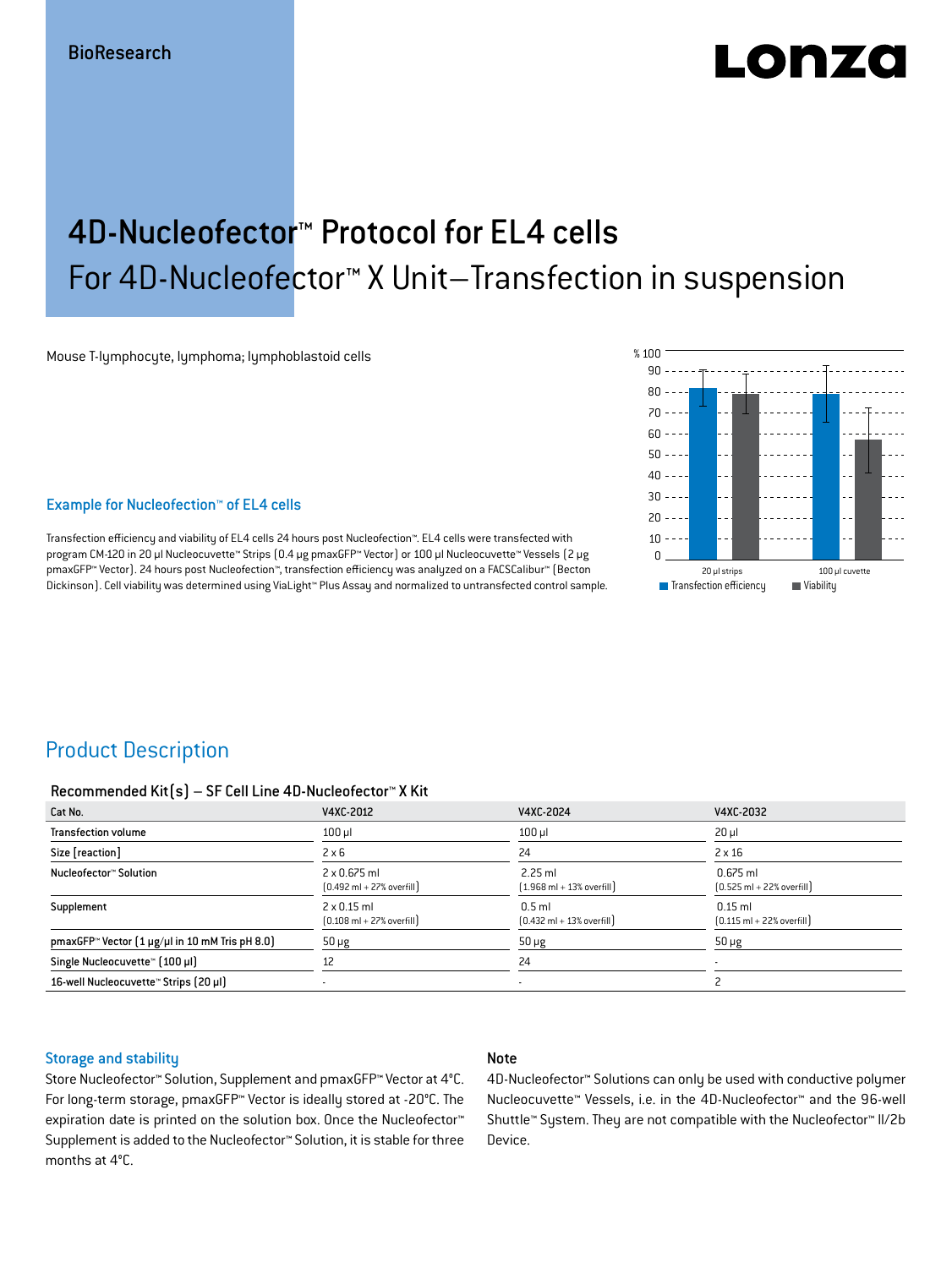## Required Material

## Note

Please make sure that the entire supplement is added to the Nucleofector™ Solution prior to use. For preparing aliquots, mix Nucleofector™ Solution and Supplement in a ratio of 4.5 : 1 (see Table 1).

- 4D-Nucleofector™ System (4D-Nucleofector™ Core and X Unit)
- Supplemented 4D-Nucleofector™ Solution at room temperature
- Supplied 100 µl single Nucleocuvette™ or 20 µl 16-well Nucleocuvette™ Strips
- Compatible tips for 20 µl Nucleocuvette™ Strips: epT.I.P.S. [US/CDN: Eppendorf North America, Cat. No. 2491.431, Rest of World: Eppendorf AG, Cat. No. 0030073.266], Matrix TallTips™ [Matrix Technologies Corp., Cat. No. 7281] or LTS Tips [Rainin Instrument, LLC, Cat. No. SR-L10F, SR/SS-L250S, SR/SS-L300S]. Before using other types of pipette tips, please ensure they reach the bottom of the Nucleocuvette™ wells without getting stuck
- Supplied pmaxGFP™ Vector, stock solution 1 μg/μl

## **Note**

When using pmaxGFP<sup>™</sup> Vector as positive control, dilute the stock solution to an appropriate working concentration that allows pipetting of the recommended amounts per sample (see Table 3). Make sure that the volume of substrate solution added to each sample does not exceed 10% of the total reaction volume (2 μl for 20 μl reactions; 10 μl for 100 μl reactions).

- Substrate of interest, highly purified, preferably by using endotoxin-free kits; A260:A280 ratio should be at least 1.8
- Cell culture plates of your choice
- Culture medium: DMEM [Lonza; Cat. No. BE12-614F] supplemented with 10% horse serum (HS), 100 μg/ml streptomycin, 100 U/ml penicillin, 4mM Ultraglutamine 1 [Lonza; Cat. No. BE17-605E/U1]
- Prewarm appropriate volume of culture medium to 37°C (see Table 2)
- Appropriate number of cells/sample (see Table 3)

## 1. Pre Nucleofection™

## Cell culture recommendations

- 1.1 Cell culture recommendations
- 1.2 Passage cells every 2 3 days A subcultivation ratio of 1:10 to 1:15 is recommended. Use low spin centrifugation (90xg)
- 1.3 Cells should not be used for Nucleofection™ after passage number 25
- 1.4 Seed out 2x10<sup>5</sup> cells/ml
- 1.5 Subculture  $1 2$  days before Nucleofection<sup>™</sup>
- 1.6 Optimal density for Nucleofection<sup>™</sup>: 1.5 x 10<sup>6</sup> cells/ml. Higher cell densities may cause lower Nucleofection™ Efficiencies

## 2. Nucleofection™

For Nucleofection™ Sample contents and recommended Nucleofector™ Program, please refer to Table 3.

- 2.1 Please make sure that the entire supplement is added to the Nucleofector™ Solution
- 2.2 Start 4D-Nucleofector™ System and create or upload experimental parameter file (for details see device manual)
- 2.3 Select/Check for the appropriate Nucleofector™ Program (see Table 3)
- 2.4 Prepare cell culture plates by filling appropriate number of wells with desired volume of recommended culture media (see Table 2) and pre-incubate/equilibrate plates in a humidified 37°C/5% CO<sub>2</sub> incubator
- 2.5 Pre-warm an aliquot of culture medium to 37°C (see Table 2)
- 2.6 Prepare plasmid DNA or pmaxGFP™ Vector or siRNA (see Table 3)
- 2.7 Count an aliquot of the cells and determine cell density
- 2.8 Centrifuge the required number of cells (see Table 3) at 90xg for 10 minutes at room temperature. Remove supernatant completely
- 2.9 Resuspend the cell pellet carefully in room temperature 4D-Nucleofector™ Solution (see Table 3)
- 2.10 Prepare mastermixes by dividing cell suspension according to number of substrates
- 2.11 Add required amount of substrates to each aliquot (max. 10% of final sample volume)
- 2.12 Transfer mastermixes into the Nucleocuvette™ Vessels

#### Note

As leaving cells in Nucleofector™ Solution for extended periods of time may lead to reduced transfection efficiency and viability it is important to work as quickly as possible. Avoid air bubbles while pipetting

- 2.13 Gently tap the Nucleocuvette™ Vessels to make sure the sample covers the bottom of the cuvette
- 2.14 Place Nucleocuvette™ Vessel with closed lid into the retainer of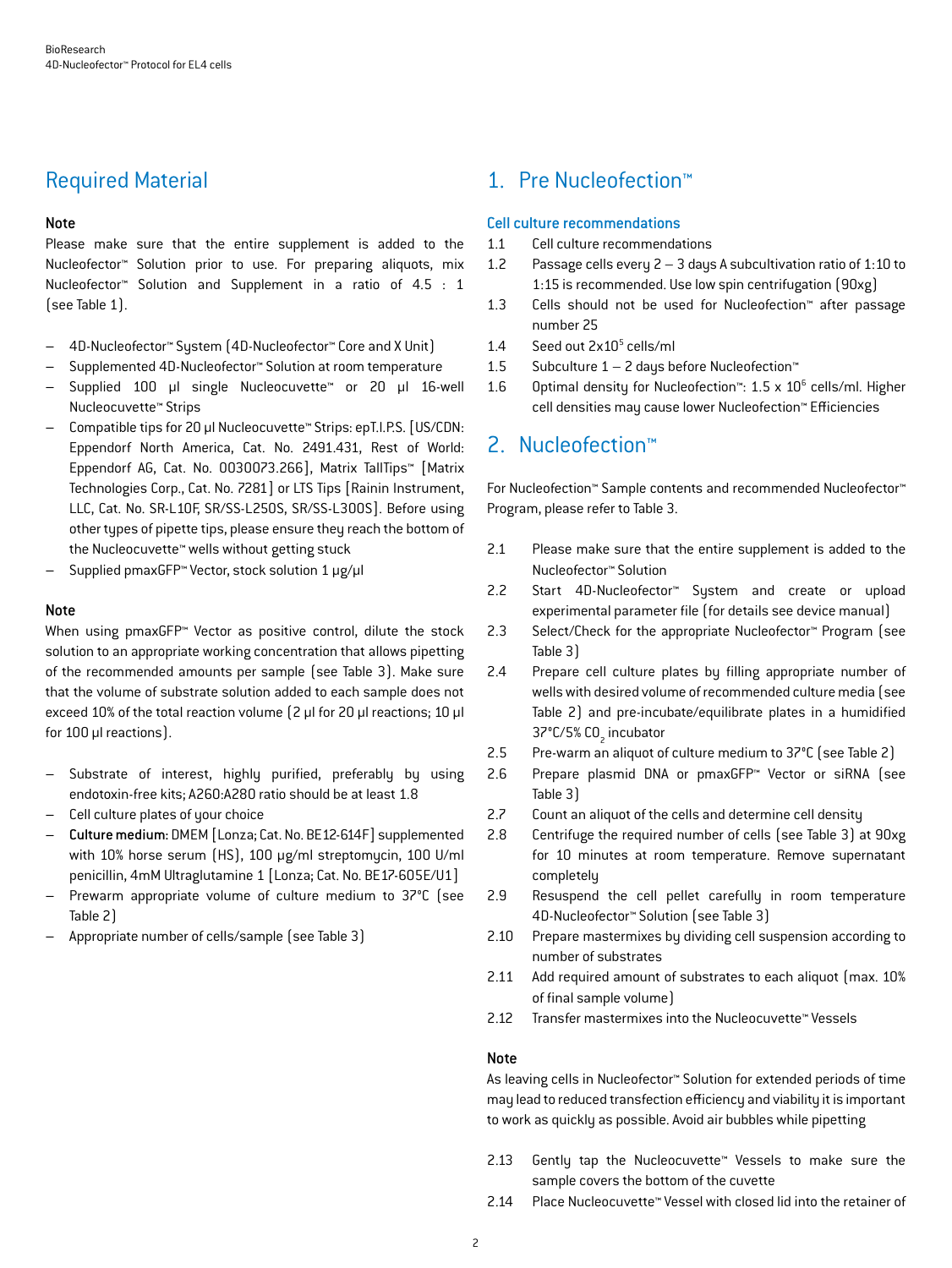the 4D-Nucleofector™ X Unit. Check for proper orientation of the Nucleocuvette™ Vessel

- 2.15 Start Nucleofection™ Process by pressing "Start" on the display of the 4D-Nucleofector™ Core Unit (for details, please refer to the device manual)
- 2.16 After run completion, carefully remove the Nucleocuvette™ Vessel from the retainer
- 2.17 Resuspend cells with pre-warmed medium (for recommended volumes see Table 2). Mix cells by gently pipetting up and down two to three times. When working with the 100 µl Nucleocuvette™ use the supplied pipettes and avoid repeated aspiration of the sample
- 2.18 Plate desired amount of cells in culture system of your choice (for recommended volumes see Table 2).

## Additional Information

For an up-to-date list of all Nucleofector™ References, please refer to: www.lonza.com/nucleofection-citations

For more technical assistance, contact our Scientific Support Team:

#### USA /Canada

Phone: 800 521 0390 (toll-free) Fax: 301 845 8338 E-mail: scientific.support@lonza.com

#### Europe and Rest of World

Phone: +49 221 99199 400 Fax: +49 221 99199 499 E-mail: scientific.support.eu@lonza.com

## 3. Post Nucleofection™

3.1 Incubate the cells in humidified  $37^{\circ}$ C/5% CO<sub>2</sub> incubator until analysis. Gene expression or down regulation, respectively, is often detectable after only 4–8 hours

## Lonza Cologne GmbH

50829 Cologne, Germany

Please note that the Nucleofector™ Technology is not intended to be used for diagnostic purposes or for testing or treatment in humans.

The Nucleofector™ Technology, comprising Nucleofection™ Process, Nucleofector™ Device, Nucleofector™ Solutions, Nucleofector ™ 96-well Shuttle™ System and 96-well Nucleocuvette™ plates and modules is covered by patent and/or patent-pending rights owned by Lonza Cologne GmbH.

Nucleofector, Nucleofection, 4D-Nucleofector, Nucleocuvette and maxGFP are registered trademarks of the Lonza Cologne GmbH in Germany and/or U.S. and/or other countries.

Other product and company names mentioned herein are the trademarks of their respective owners.

This kit contains a proprietary nucleic acid coding for a proprietary copepod fluorescent protein intended to be used as a positive control with this Lonza product only. Any use of the proprietary nucleic acid or protein other than as a positive control with this Lonza product is strictly prohibited. USE IN ANY OTHER APPLICATION REQUIRES A LICENSE FROM EVROGEN. To obtain such a license, please contact Evrogen at license@evrogen. com.

The CMV promoter is covered under U.S. Patents 5,168,062 and 5,385,839 and its use is permitted for research purposes only. Any other use of the CMV promoter requires a license from the University of Iowa Research Foundation, 214 Technology Innovation Center, Iowa City, IA 52242.

Unless otherwise noted, all trademarks herein are marks of the Lonza Group Ltd or its affiliates. The information contained herein is believed to be correct and corresponds to the latest state of scientific and technical knowledge. However, no warranty is made, either expressed or implied, regarding its accuracy or the results to be obtained from the use of such information and no warranty is expressed or implied concerning the use of these products. The buyer assumes all risks of use and/or handling. Any user must make his own determination and satisfy himself that the products supplied by Lonza Group Ltd or its affiliates and the information and recommendations given by Lonza Group Ltd or its affiliates are (i) suitable for intended process or purpose, (ii) in compliance with environmental, health and safety regulations, and (iii) will not infringe any third party's intellectual property rights.

© Copyright 2013, Lonza Cologne GmbH. All rights reserved. D4XC-2020\_2013-07